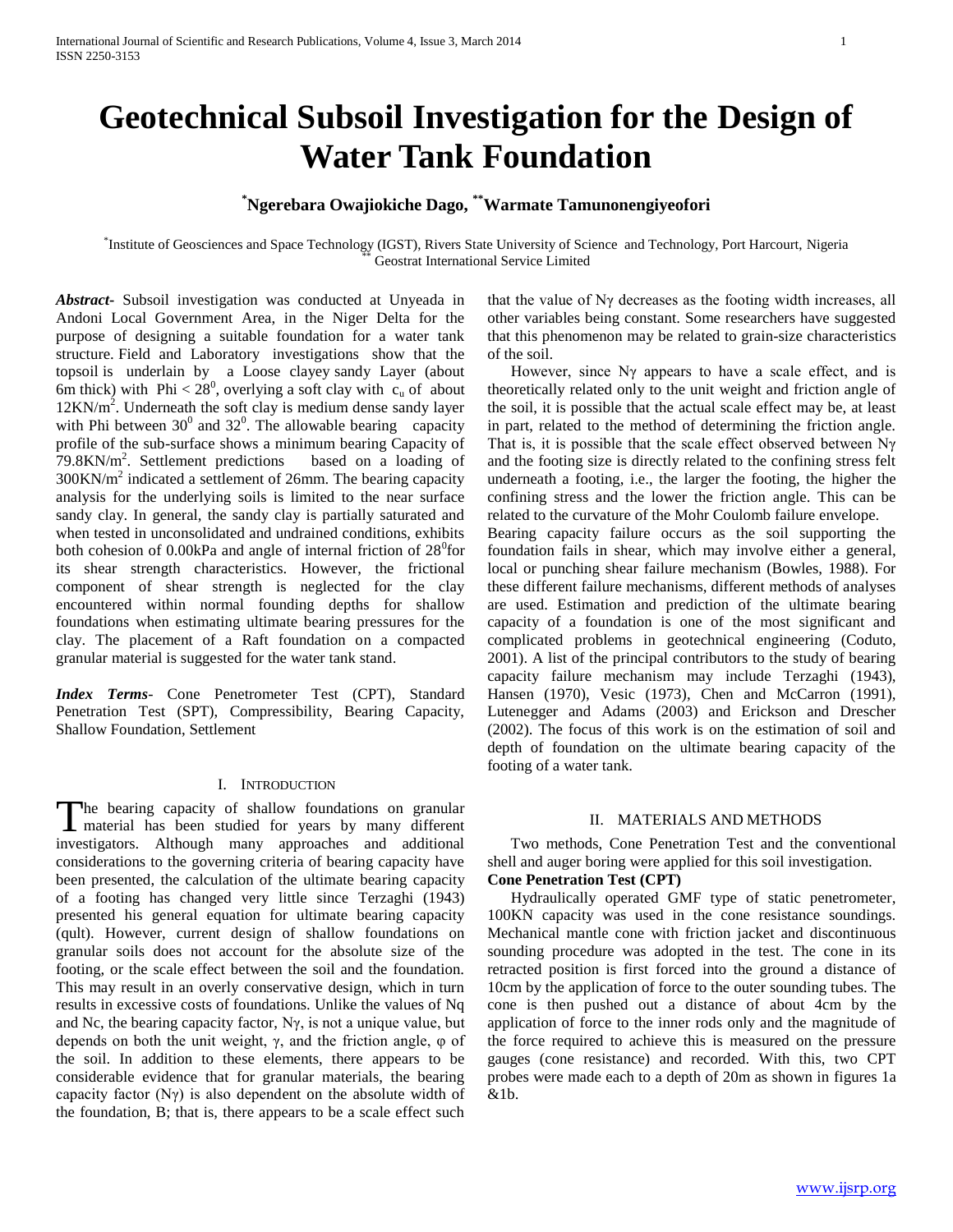

**Figure 1a: CPT Probe through the soil at the site**



**Figure 1b: CPT Probe through the soil at the site**

## **Soil Borings**

 Conventional boring method which consists of the use of the light shell and auger hand rig was used in the boring operations. During the boring operations, disturbed samples were regularly collected at depths of 0.75m intervals and also when change of soil type is noticed. Undisturbed cohesive soil samples were retrieved from the boreholes with conventional open-tube sampler, 100mm in diameter and 450mm in length. The opentube sampler consists essentially of a lower end and upper end screwed into a drive head which is attached to the rods of the rig.

The head has an overdrive space and incorporates a non-return valve to permit the escape of air or water as the samples enters the tube. The sampler is driven into the soil by dynamic means using a drop hammer. On withdrawal of the sampler, the nonreturn valve assists in retaining the sample in the tube. All samples recovered from the boreholes were examined, identified and roughly classified in the field.

 Standard Penetration Tests (SPT) is performed at every 1.5m advance through cohesionless soils. The main objective of this test is to assess the relative densities of the cohesionless soils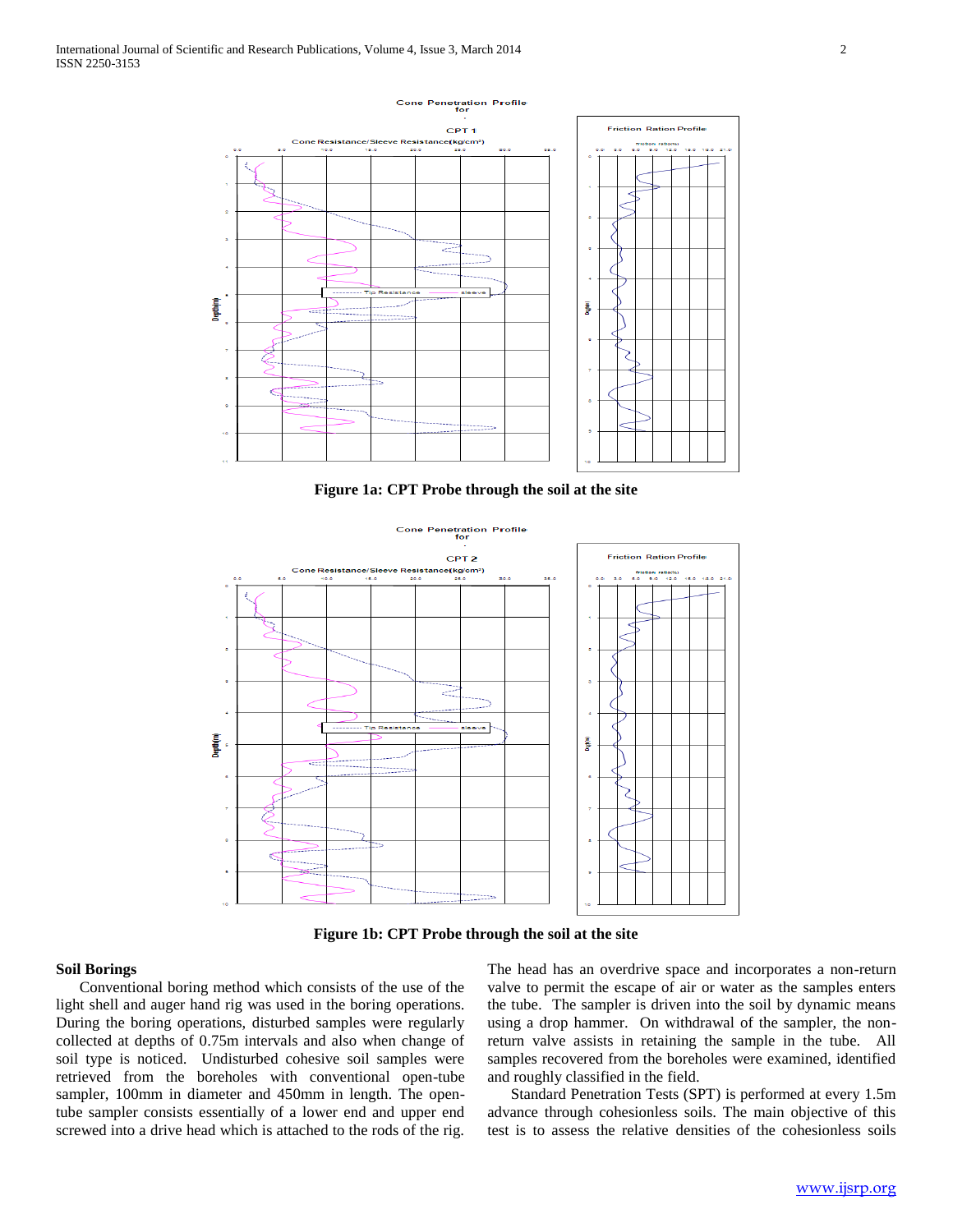penetrated. In this test, a 50mm diameter split spoon sampler is driven 450mm into the soil with a 63.5kg hammer falling freely at a distance of 760mm. The sampler is driven into the soil in three stages. The initial 150mm penetration of the sampler is regarded as the seating drive, while the first 300mm and the last 300mm penetration are the test drives. The number of blows required to effect the last 300mm penetration below the seating drive provides an indication of the relative density of the cohesionless soil stratum being tested. This is also referred to as the N-value. The penetration resistances in blow counts with depth are indicated on the borehole logs in figure 2.

 The SPT blow count is correlated to the friction angle based on Schmertmann (1975) and Hatanaka and Uchida (1996). These methods are based on actual data and taken into account the effect of the overburden stress.

|                | Project: SOIL INVESTIGATION |                     |                |                        |                          | $\Box$<br><b>UNDI</b>          |
|----------------|-----------------------------|---------------------|----------------|------------------------|--------------------------|--------------------------------|
|                |                             |                     |                |                        |                          | 0<br>SAMF<br><b>DIST</b>       |
|                | DEPTH OF BOREHOLE =20(m)    |                     |                | Groundwater level =1.6 |                          | $\blacktriangledown$<br>SPT \$ |
|                | Date: 2013                  |                     |                |                        | <b>BoreHole 1</b>        |                                |
|                | <b>SOIL PROFILE</b>         |                     |                |                        | <b>TEST RESULTS</b>      |                                |
|                |                             |                     |                | <b>MOISTURE</b>        | <b>UNDRAINED</b>         | SPT (N)                        |
| DEPTH<br>$(-)$ | <b>DESCRIPTION</b>          | STRA<br>TA.<br>PLOT | <b>SAMPLE</b>  | CONTENT<br>$(\geq)$    | <b>COHESION</b><br>KN/m2 | <b>VALUES</b><br>(blows/0.3m)  |
|                |                             |                     |                | (96)                   | (kN/m <sup>2</sup> )     |                                |
|                | SAND, loose                 |                     | 0              |                        |                          |                                |
|                | brownish                    |                     | $\bullet$      |                        |                          | 6                              |
|                |                             |                     |                |                        |                          | 7                              |
| з              |                             |                     | 0              |                        |                          |                                |
|                |                             |                     | 0              |                        |                          |                                |
|                |                             |                     | $\bullet$      |                        |                          |                                |
|                |                             |                     |                |                        |                          |                                |
| 6              |                             |                     | 0              |                        |                          |                                |
|                |                             |                     | 0              |                        |                          |                                |
|                |                             |                     |                |                        |                          |                                |
|                |                             |                     | 0              |                        |                          |                                |
|                |                             |                     | 0              |                        |                          |                                |
|                | CLAY, soft,                 |                     |                |                        |                          |                                |
| 9              | grayish                     |                     | 8              |                        |                          |                                |
|                |                             |                     |                |                        |                          |                                |
|                |                             |                     | ۰              |                        |                          |                                |
|                |                             |                     |                |                        |                          |                                |
|                |                             |                     | $\bullet$      |                        |                          |                                |
|                |                             |                     | 0              |                        |                          |                                |
| 12             |                             |                     | 0              |                        |                          |                                |
|                |                             |                     |                |                        |                          |                                |
|                |                             |                     | 0              |                        |                          |                                |
|                |                             |                     | ۰<br>$\bullet$ |                        |                          | 10                             |
|                |                             |                     |                |                        |                          |                                |
|                |                             |                     | 0              |                        |                          |                                |
| 15             |                             |                     | 0              |                        |                          | 11                             |
|                |                             |                     | 0              |                        |                          |                                |
|                |                             |                     | $\bullet$      |                        |                          |                                |
|                |                             |                     | ۰              |                        |                          |                                |
|                |                             |                     | $\bullet$      |                        |                          |                                |
| 18             |                             |                     |                |                        |                          | 15                             |
|                |                             |                     | 0              |                        |                          |                                |
|                | SAND, fine,                 |                     |                |                        |                          |                                |
|                | Medium dense                |                     |                |                        |                          |                                |
|                |                             |                     |                |                        |                          |                                |
|                |                             |                     | 0              |                        |                          |                                |
|                |                             |                     | 0              |                        |                          |                                |
|                |                             |                     | 0              |                        |                          | 17                             |
|                |                             |                     |                |                        |                          |                                |

**Figure 2: Borehole Logs and SPT blow counts**

## **III.** RESULTS AND DISCUSSION

## **Stratigraphy and Engineering Properties of the Soil**

 Data from the soil sampling, standard penetration tests, cone resistance soundings and laboratory tests were carefully evaluated for the determination of the stratification of the underlying soils. The evaluation uncovered three primary soil profiles characterizing the site as follows:

- (i) clayey Sandy Layer encountered from surface to 6.0m depth
- (ii) Soft grayish clay encountered from 6.0m to 12.0m depth

(iii) Medium dense sandy layer encountered from 12.0m to 20.0m depth where the investigation ended.

 The stratigraphy beneath the site showed significant uniformity in both the two borings and the two cone penetrometer tests with water table at 1.6m below ground level. The ranges of thicknesses of the different strata are shown in the strata logs in figure 2.

 Classification, strength and compressibility characteristics of the soils were determined from the laboratory and in-situ tests. The relevant index and engineering parameters of the soils are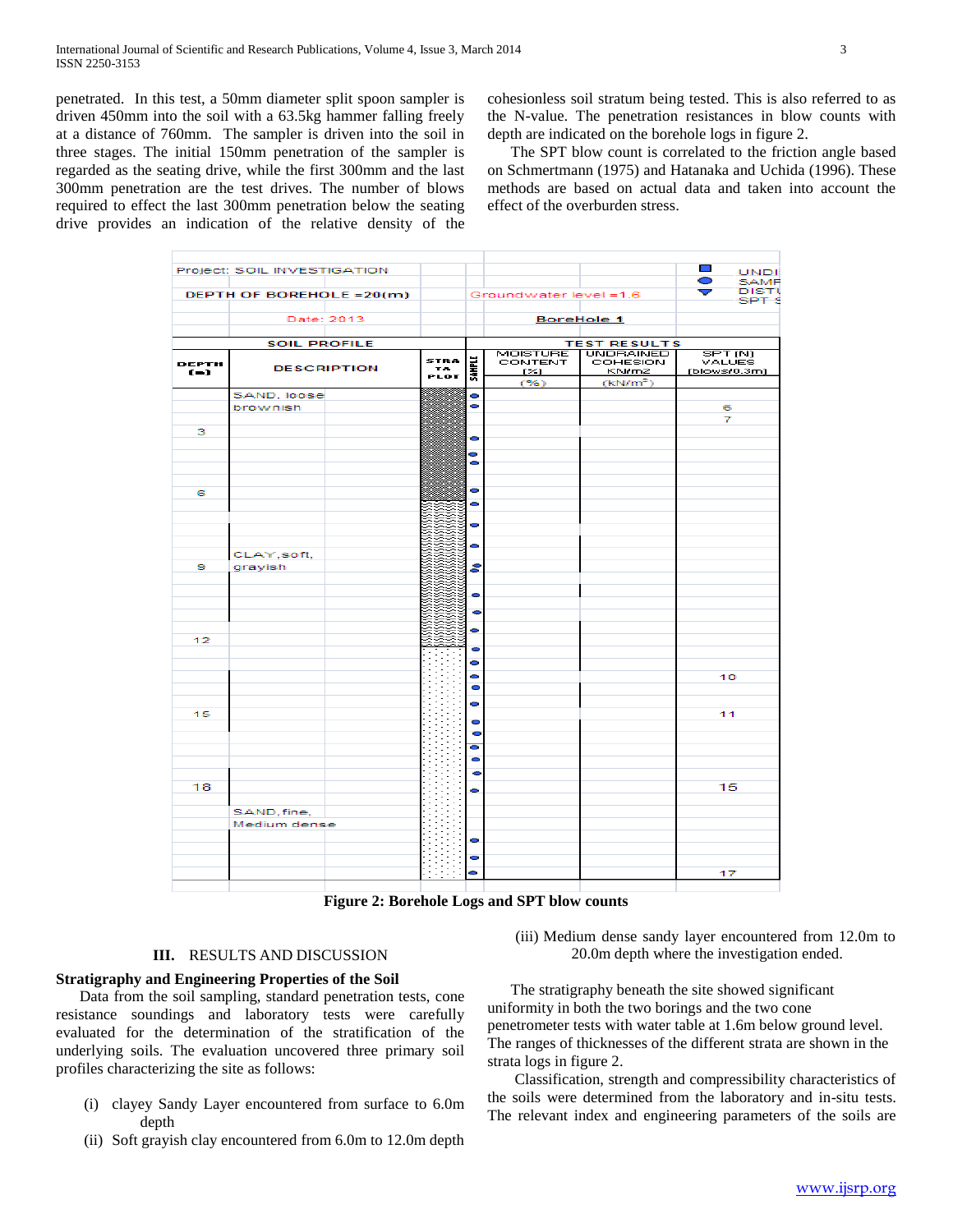summarized below. Details of these are presented in tables 1, 2, 3, 4, 5 and figures 3, 4 and 5 of this report.

## **Clayey Sandy Layer**

 The loose clayey sandy layer is found to have low compressibilty and brownish in colour with average CPT value of  $8.0 \text{kg/cm}^2$ . The ranges of variations in the relevant index and engineering parameters of the sandy layer are summarized below:-

Average effective particle size,  $d_{10}$  (mm) is 0.13; Mean particle size,  $d_{50}$  (mm) is 0.21; Coefficient of uniformity, Cu=d<sub>60</sub>/D<sub>60</sub> is 1.8; Coefficient of curvature, Cc=  $d_{30}^2/D_{10}$ -d<sub>60</sub> is 1.0.

#### **Soft Clayey Layer**

The clay has a property of high compressibility with  $M_{\nu}$ values  $>0.4$ m<sup>2</sup>/MN and grayish in colour. The ranges of variations in the relevant index and engineering parameters of the clay are summarized in tables 3a and 3b.

## **Medium Dense Sandy Layer**

 Underlying the lower soft clay is a layer of predominantly well sorted, medium dense sand. The ranges of variations in the relevant engineering parameters of this layer are given as follows: Effective particle size,  $d_{10}$  (mm) is 0.17; Mean particle size,  $d_{50}$  (mm) is 0.41; Coefficient of uniformity, Cu= $d_{60}/D_{60}$  is 2.9; Coefficient of curvature, Cc=  $d_{30}^2/D_{10}$ - $d_{60}$  is 1.0.

**Table 1: Allowable Bearing Capacities for shallow foundations (Water depth < foundation Depth)**

| <b>Foundatio</b><br>Depth<br>$\mathbf n$<br>(m) | Width<br>(m) | <b>Undrained</b><br><b>Shear Strength</b><br>(KN/m <sup>2</sup> ) | (KN/m <sup>2</sup> ) | <b>Ultimate Bearing Pressure</b> |         | (KN/m <sup>2</sup> ) | <b>Allowable Bearing Pressure</b> |         |
|-------------------------------------------------|--------------|-------------------------------------------------------------------|----------------------|----------------------------------|---------|----------------------|-----------------------------------|---------|
|                                                 |              |                                                                   | $L/B=1$              | $L/B=1.5$                        | $L/B=5$ | $L/B=1$              | $L/B=1.5$                         | $L/B=5$ |
| 1.5                                             |              | $\mathbf{0}$                                                      | 239.4                | 243.6                            | 249.48  | 79.80                | 81.20                             | 83.16   |
| 1.5                                             | 1.5          | $\theta$                                                          | 264.6                | 270.9                            | 279.72  | 88.20                | 90.30                             | 93.24   |
| 1.5                                             | 2            | $\Omega$                                                          | 289.8                | 298.2                            | 309.96  | 96.60                | 99.40                             | 103.32  |
| 1.5                                             | 2.5          | $\Omega$                                                          | 315                  | 325.5                            | 340.2   | 105.00               | 108.50                            | 113.40  |
| 1.5                                             | 5            | $\overline{0}$                                                    | 441                  | 462                              | 491.4   | 147.00               | 154.00                            | 163.80  |
| 1.5                                             | 10           | $\Omega$                                                          | 693                  | 735                              | 793.8   | 231.00               | 245.00                            | 264.60  |
| 2                                               |              | $\Omega$                                                          | 302.4                | 306.6                            | 312.48  | 100.80               | 102.20                            | 104.16  |
| $\overline{2}$                                  | 1.5          | $\Omega$                                                          | 327.6                | 333.9                            | 342.72  | 109.20               | 111.30                            | 114.24  |
| 2                                               | 2            | $\Omega$                                                          | 352.8                | 361.2                            | 372.96  | 117.60               | 120.40                            | 124.32  |
| $\overline{2}$                                  | 2.5          | $\overline{0}$                                                    | 378                  | 388.5                            | 403.2   | 126.00               | 129.50                            | 134.40  |
| $\overline{2}$                                  | 5            | $\overline{0}$                                                    | 504                  | 525                              | 554.4   | 168.00               | 175.00                            | 184.80  |
| $\overline{2}$                                  | 10           | $\overline{0}$                                                    | 756                  | 798                              | 856.8   | 252.00               | 266.00                            | 285.60  |

#### **Bearing Capacity**

 The conventional method of foundation design is based on the concept of bearing capacity or allowable bearing pressure of the soil. The bearing capacity is defined as the load or pressure developed under the foundation without introducing damaging movements in the foundation and in the superstructure overlying the foundation.

 Damaging movements may result from foundation failure or excessive settlement. The two criteria used in the design of foundation are therefore:

- (a) Determination of bearing capacity of soil and the selection of adequate factor of safety, usually not less than 2.5
- (b) Estimating the settlement under the expected load and comparison with the permissible settlement

## **Choice of Parameters:**

 In clays, the ultimate bearing capacity of spread foundation is calculated using total stress parameters. This gives the end-ofconstruction case, which is the worst condition, and allows the design to be based on undrained shear strength tests.

 The bearing capacity analysis for the underlying soils is limited to the near surface sandy clay. In general, the sandy clay is partially saturated and when tested in unconsolidated and undrained conditions, exhibits both cohesion and angle of internal friction for its shear strength characteristics (tables 3a and 4). However, the frictional component of shear strength is neglected for the clay encountered within normal founding depths for shallow foundations when estimating ultimate bearing pressures for the clay. Undrained cohesion of 0.00kPa and angle of internal friction of  $28^0$  are adopted for the bearing capacity analysis. Therefore, the placement of a Raft foundation on a compacted granular material is suggested for the water tank stand.

## **Settlement of Shallow Foundation**

 The Burland and Burbdige (1984) method for settlement criteria was considered in which the average N value over the depth of influence below the footing, approximately, 1.5 times the width of the foundation was used. Considerations were taken to accommodate corrections made in the SPT blow counts according to the recommendations of Youd et al (2001) and Mayne (2001), for the type of sampler, the rod length, the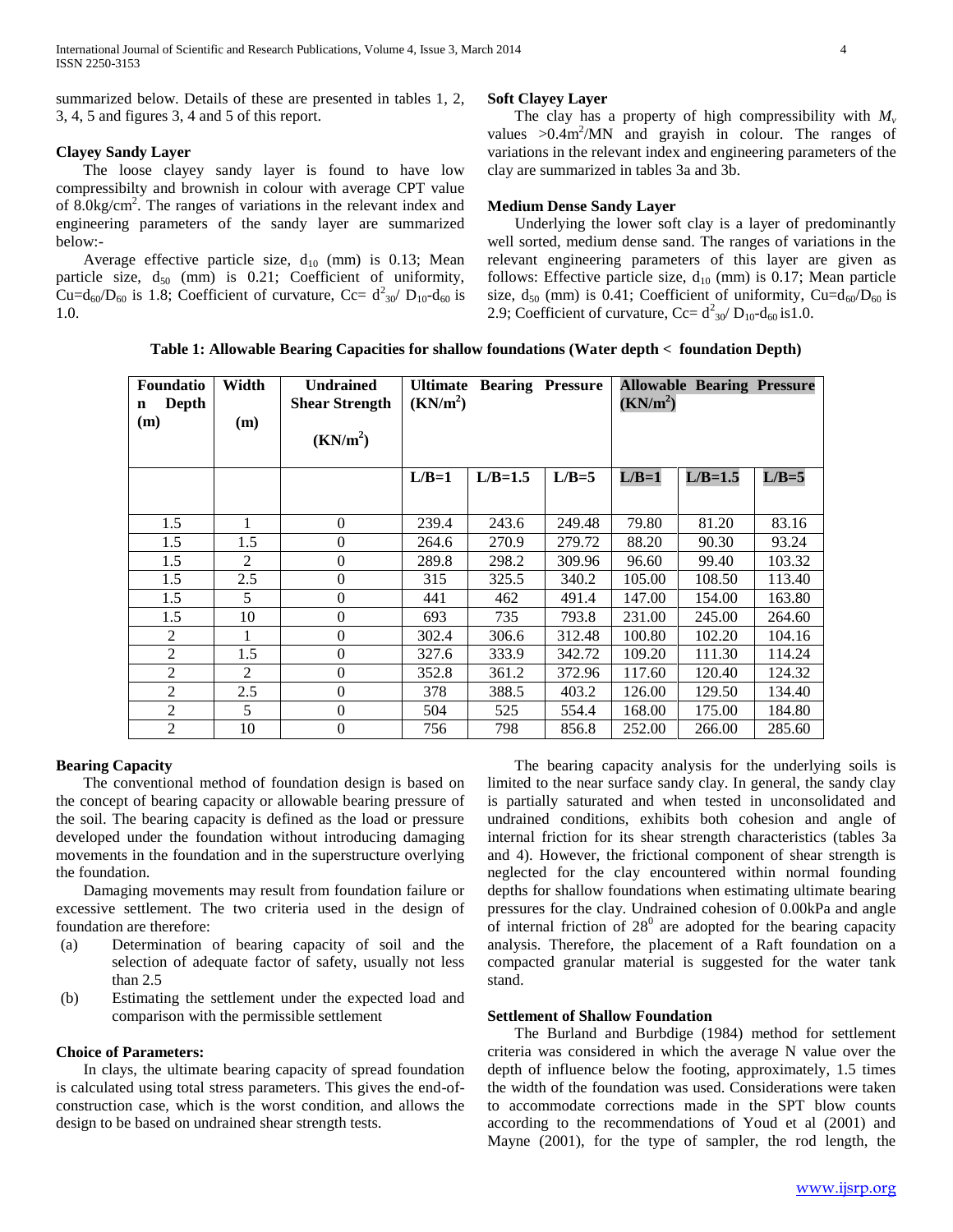borehole diameter, the energy transmitted to the sampler and the overburden stress.

Settlement of shallow foundation for net foundation load of  $\Delta\sigma$ **=100**kPa was then calculated.

# **Table 2a: Settlements Parameter**

| Clay                                       | (normally)<br>6.0m |
|--------------------------------------------|--------------------|
|                                            | consolidated)      |
| $e_{\rm o}$                                | 1.183              |
| <b>Preconsolidation Pressure</b>           | 28KPa              |
| Cc                                         | 0.17               |
| Soil Compressibility based on Cc and $e_0$ | 0.077              |

## **Table 2b: Computed Rate of Settlements**

| <b>Rate of Settlements</b> | T.<br>Years |
|----------------------------|-------------|
| 50                         | 0.3         |
| m                          |             |



## **Figure 3a: Load Settlement Curve for Clay from 6.0m depth**

# **Table 2c: Settlements Parameter**

| Clay                                       | 10.0 <sub>m</sub> | (normally |
|--------------------------------------------|-------------------|-----------|
|                                            | consolidated)     |           |
| $e_{\rm o}$                                | 1.89              |           |
| <b>Preconsolidation Pressure</b>           | 60KPa             |           |
| Cc                                         | 0.5               |           |
| Soil Compressibility based on Cc and $e_0$ | 0.173             |           |

## **Table 2d: Computed Rate of Settlements**

| <b>Rate of Settlements</b> | <b>Years</b> |
|----------------------------|--------------|
| m<br>50                    | 0.173        |
| $\sim$<br>90               | £<br>1.U     |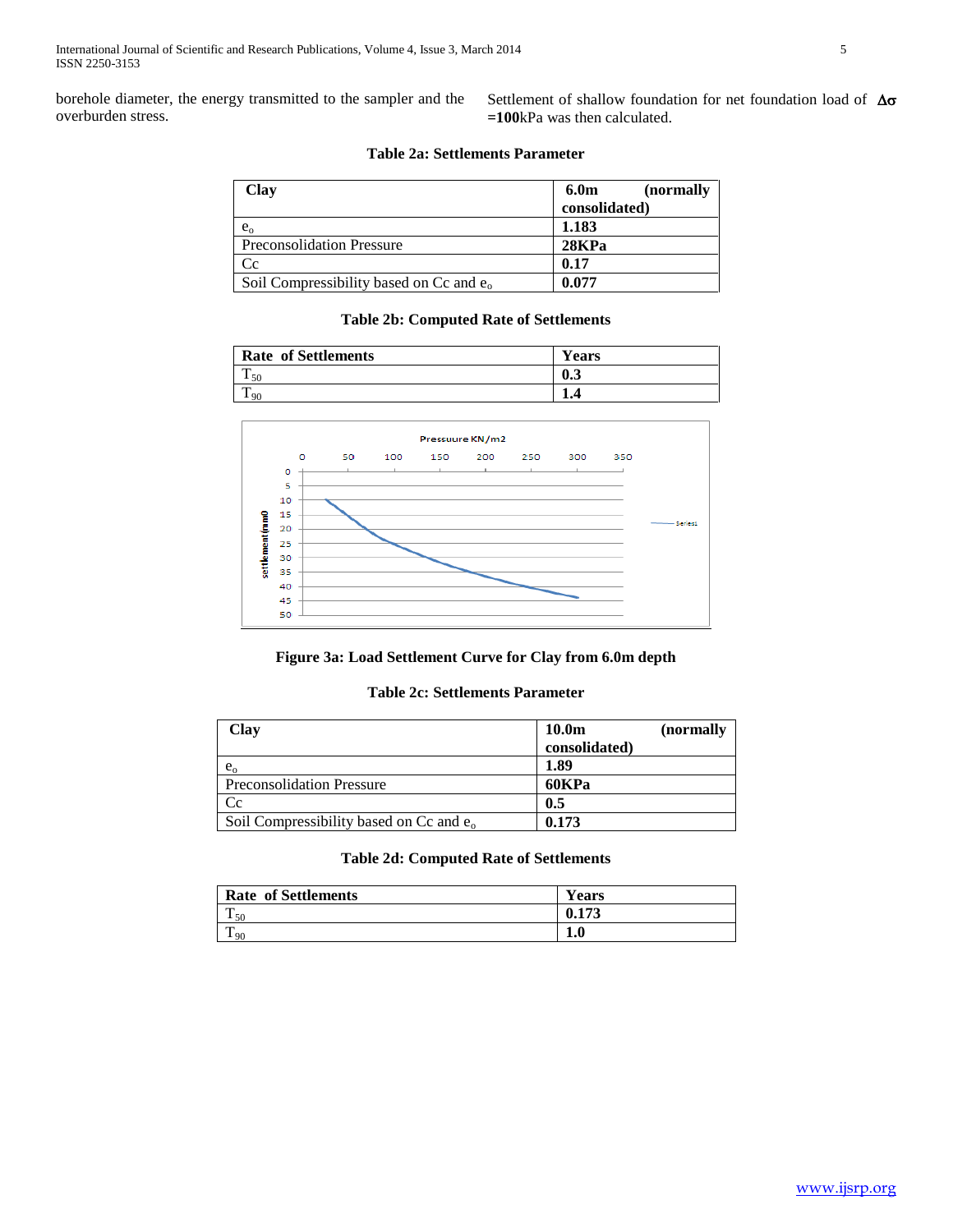

**Figure 3b: Load Settlement Curve for Clay from 10.0m depth**

**Table 2e: Showing Variation of Settlement with foundation Pressure**

| Sand                     | 1.5m     |
|--------------------------|----------|
| Load(KN/m <sup>2</sup> ) | 300      |
| <b>Elastic Modulus</b>   | 12000KPa |
| Influence factor         | 0.5      |
| Cone Value $(Kg/cm2)$    |          |
| $P_i$ (elastic)          | 26       |



**Figure 3c: Load Settlement Curve for Sand from 1.5m depth**

**TABLE 3a**: **CLASSIFICATION TEST (ATTERBERG LIMITS)**

| <b>Borehole</b><br>No. | Depth<br>sampled<br>$\mathbf{(m)}$ | Liquid<br>Limit $(\% )$ | <b>Plastic</b><br>Limit $(\% )$ | <b>Plasticity</b><br><b>Index</b> | Unit<br>Sat.<br><b>Weight</b><br>$(KN/m^3)$ |
|------------------------|------------------------------------|-------------------------|---------------------------------|-----------------------------------|---------------------------------------------|
|                        |                                    | 63                      | 33                              | 30                                | 14                                          |
|                        |                                    | 47                      |                                 | 30                                | 14                                          |

# **TABLE 3b: CONSOLIDATION (ONE–DIMENSIONAL) COMPRESSIBILITY TEST**

| Bore-<br>Hole<br><b>Nos</b> | Dept<br>h<br>(m) | <b>Pressure</b><br>Range<br>(Kpa) | Coefficient of<br>Consolidation<br>$Cv(m^2/yr)$ | <b>Coefficient</b><br>of<br>Volume<br><b>Compressibility</b><br>Mv<br>$10-4$ | Coefficient of<br><b>Permeabilty</b><br>K<br>$10^{-8}$ cm/s |
|-----------------------------|------------------|-----------------------------------|-------------------------------------------------|------------------------------------------------------------------------------|-------------------------------------------------------------|
|                             | 6 <sub>m</sub>   | $0-25$                            | 1.4892                                          | 3.100000                                                                     | 1.43E-8                                                     |
|                             |                  | $25 - 50$                         | 1.4892                                          | 5.321240                                                                     | 2.46E-8                                                     |
|                             |                  | 50-100                            | 1.4892                                          | 5.985394                                                                     | 2.77E-8                                                     |
|                             |                  | 100-200                           | 1.441161                                        | 4.974993                                                                     | $2.23E-8$                                                   |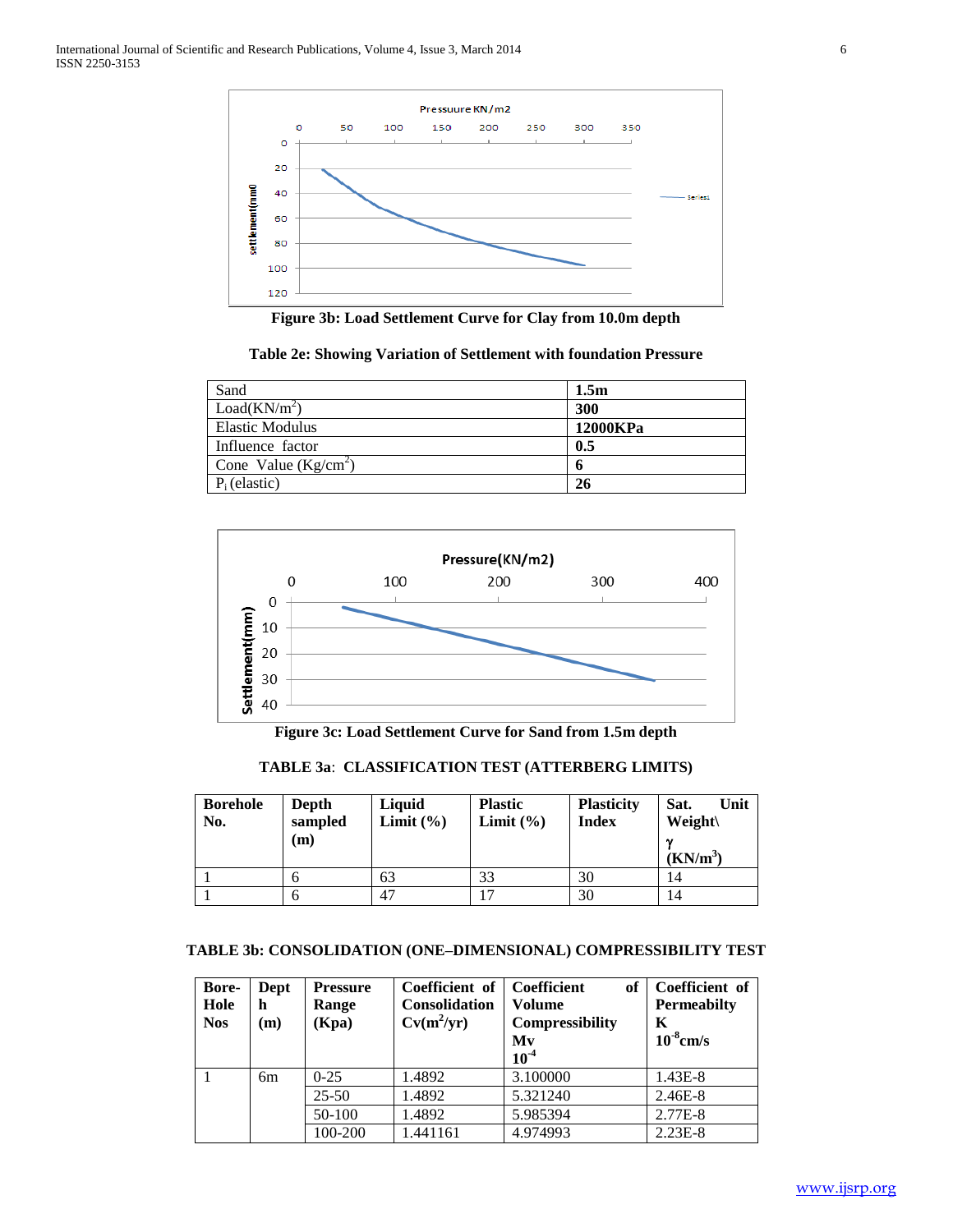|  | 0.400<br>ാറ്റ | .441161 | 0.180055 | 8.06E10 |
|--|---------------|---------|----------|---------|
|  | 400-800       |         | 0.556019 | $49F-9$ |



**Figure 4a: Plot of Consolidation Test**

# **TABLE 3c: CONSOLIDATION (ONE–DIMENSIONAL) COMPRESSIBILITY TEST**

| Bore-<br>Hole<br><b>Nos</b> | Depth<br>(m)    | <b>Pressure</b><br>Range<br>(Kpa) | Coefficient of<br><b>Consolidation</b><br>$C_v(m^2/yr)$ | <b>Coefficient</b><br>of<br>Volume<br>Compressibility, $M_v$<br>$10^{-4}$ | Coefficient of<br>Permeabilty,<br>K<br>$10^{-8}$ cm/s |
|-----------------------------|-----------------|-----------------------------------|---------------------------------------------------------|---------------------------------------------------------------------------|-------------------------------------------------------|
|                             | 10 <sub>m</sub> | $0-25$                            | 2.127428                                                | 3.400000                                                                  | 2.25E-08                                              |
|                             |                 | $25 - 50$                         | 2.127428                                                | 3.630862                                                                  | 2.4E-08                                               |
|                             |                 | 50-100                            | 2.127428                                                | 5.210178                                                                  | 3.44E-08                                              |
|                             |                 | 100-200                           | 1.942434                                                | 4.321746                                                                  | 2.61E-08                                              |
|                             |                 | 200-400                           | 1.942434                                                | 2.785211                                                                  | 1.68E-08                                              |
|                             |                 | 400-800                           | 1.942434                                                | 1.859349                                                                  | 1.12E-08                                              |



**Figure 4b: Plot of Consolidation Test**

**TABLE 4: UNDRAINED TRIAXIAL COMPRESSION TESTS**

| <b>Bore-Hole</b><br>N <sub>0</sub> | Depth<br><b>Sampled</b><br>m | Moisture  <br><b>Natural</b><br><b>Content</b><br>$\frac{9}{0}$ | <b>Undrained</b><br><b>Cohesion</b><br>(KN/m <sup>2</sup> ) | <b>Friction angle</b><br>$\phi$ (Degree) | <b>USCS</b> |
|------------------------------------|------------------------------|-----------------------------------------------------------------|-------------------------------------------------------------|------------------------------------------|-------------|
|                                    |                              | 53                                                              | 28                                                          |                                          | CН          |
|                                    |                              | 47                                                              | 12                                                          |                                          | CН          |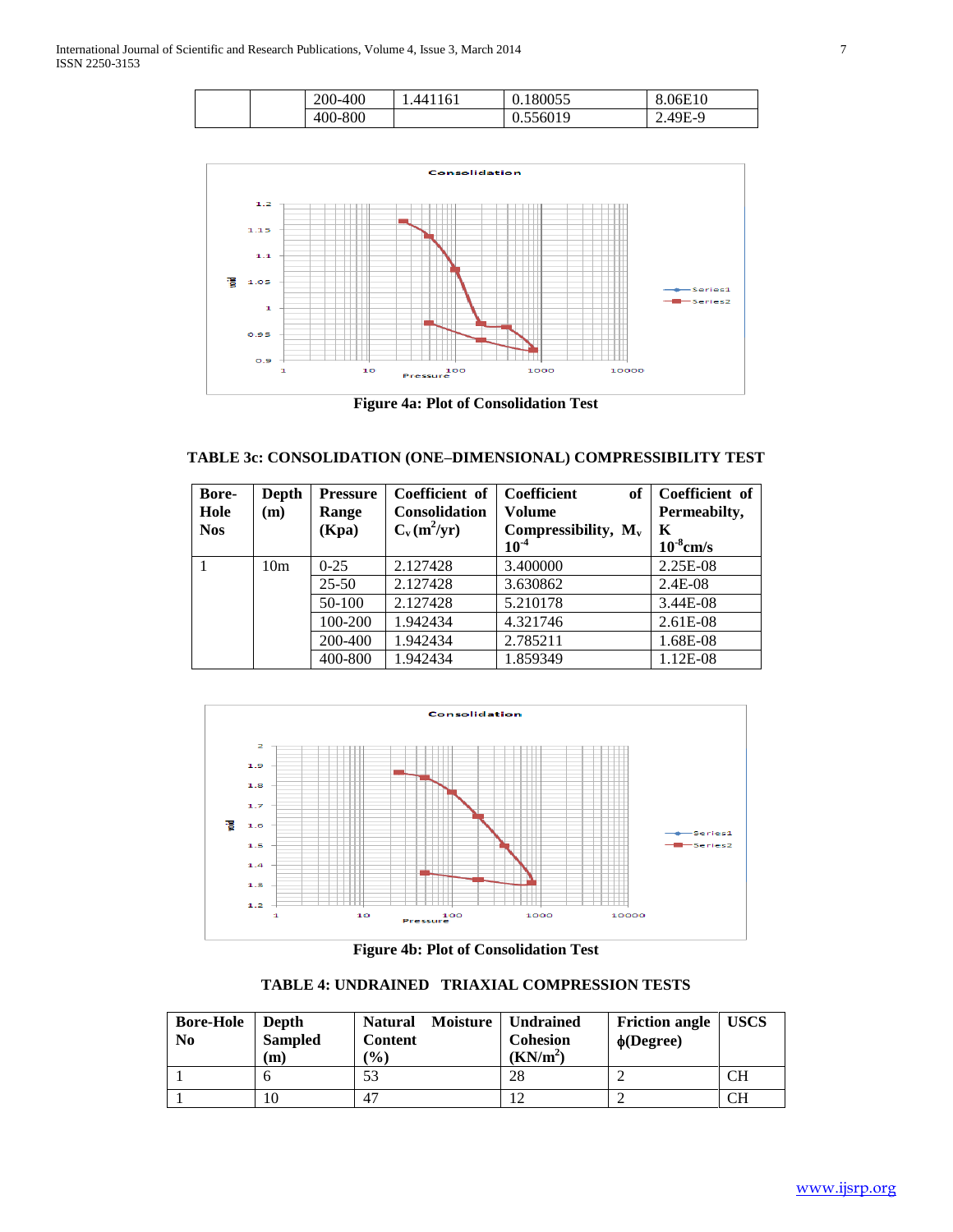# **Table 5a: Triaxial Test (BH 1, 6.0m)**

| <b>Minor Principal Stress</b> | $100$ KN/m <sup>2</sup> | $300$ KN/m <sup>2</sup> |
|-------------------------------|-------------------------|-------------------------|
| <b>Deviator Stress</b>        | $64$ KN/m <sup>2</sup>  | $78$ KN/m <sup>2</sup>  |
| <b>Major Principal Stress</b> | $164$ KN/m <sup>2</sup> | $378$ KN/m <sup>2</sup> |



**Figure 5a: Mohr –Coulomb Failure Envelop for Sample from 6m**



**Figure 5b: Direct Shear Test Displacement Curve for Sample from 6m**

**Table 5b: Triaxial Test (BH 1, 10.0m)**

| <b>Minor Principal Stress</b> | $100$ KN/m <sup>2</sup> | $300$ KN/m <sup>2</sup> |
|-------------------------------|-------------------------|-------------------------|
| <b>Deviator Stress</b>        | $31$ KN/m <sup>2</sup>  | $47$ KN/m <sup>2</sup>  |
| <b>Major Principal Stress</b> | $131$ KN/m <sup>2</sup> | 347KN/m <sup>2</sup>    |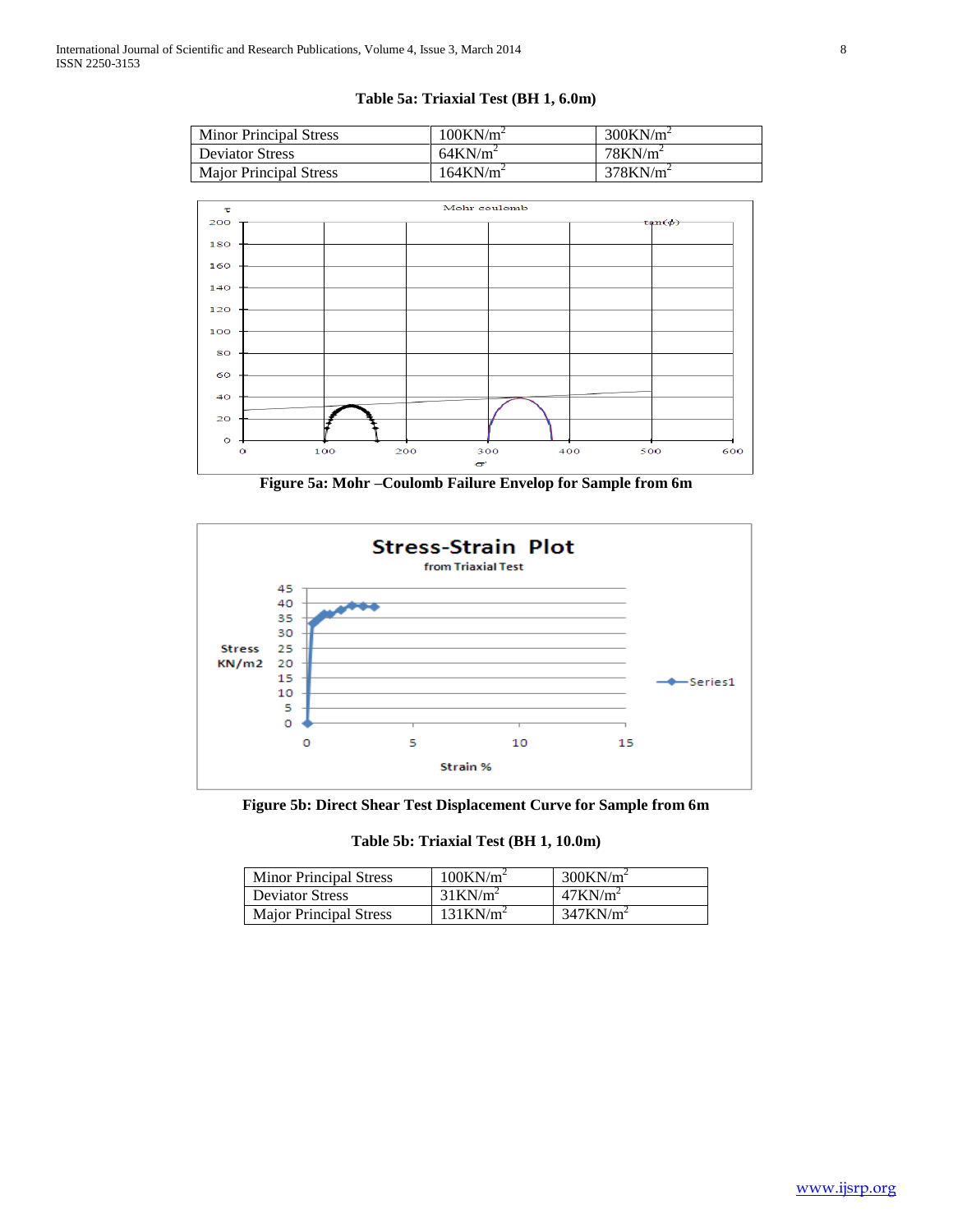

**Figure 5c: Mohr –Coulomb Failure Envelop for Sample from 10m**



**Figure 5d: Direct Shear Test Displacement Curve for Sample from 10m**

## IV. CONCLUSIONS AND RECOMMENDATIONS

 The conclusions and recommendations reached in this report are based on the data obtained from the soil borings, in-situ and laboratory tests performed. It is not envisaged that soil conditions will vary significantly from those described. However, some variations are possible. The extent of the variations in the stratigraphy across the site may not be evidenced until construction commences. Should the stratigraphy vary, it will be necessary to evaluate the engineering significance of such variations that could result in further investigation and supplementary recommendations.

 Field and Laboratory investigations show that the topsoil is underlain by a Loose clayey sandy Layer (about 6m thick) with Phi <  $28^0$ , overlying a soft clay with  $c_u$  of about 12KN/m<sup>2</sup>. Underneath this layer is Medium Dense Sandy Layer with Phi between  $30^0$  and  $32^0$ . The allowable bearing capacity profile of the sub-surface shows a minimum bearing Capacity of  $79.8 \text{KN/m}^2$ . Settlement predictions based on a loading of  $300$ KN/m<sup>2</sup> indicated a settlement of 26mm (figure 3c).

#### **REFERENCES**

[1] Bowles, J.E. (1988): Foundation Analysis and Design. McGraw-Hill Book Co.

- [2] Burland, J.B., Burbidge, M.C. (1984), Settlement of foundations on sand and gravel, Proceedings of the Institution of Civil Engineers, Part 1, 1985, 78, Dec., 1325-1381.
- [3] Chen, Wai-Fah and McCarron, W.O. (1991): "Bearing Capacity of Shallow Foundations," Foundation Engineering Handbook, 2nd ed., Van Nostrand Reinhold, New York, pp. 144-165.
- [4] Coduto, D.P. (2001): Chapter 6: Shallow Foundations- Bearing Capacity. Foundation Design: Principles and Practices. 2nd ed. pp. 170-206.
- [5] Erickson, H.L. and Drescher, A. (2002): Bearing Capacity of Circular Footings. Journal of Geotechnical and Geoenvironmental Engineering, Vol. 128, No. 1, pp. 38-43.
- [6] Hansen, J.B. (1970): A revised and extended formula for bearing capacity. Geoteknisk Inst., Bulletin 28, pp. 5-11.
- [7] Hatanaka, M., Uchida, A. (1996). Empirical correlation between penetration resistance and effective friction of sandy soil. Soils & Foundations, Vol. 36 (4), 1-9, Japanese Geotechnical Society.
- [8] Lutenegger, A.J. and Adams, M.T. (2003): Characteristic Load-Settlement Behavior of Shallow Foundations. Proceedings of the FONDSUP International Symposium, Paris, France. Vol. 2
- [9] Mayne, P.W. (2001), Geotechnical site characterization using Cone, piezocone, SPTu, and VST, Civil and Environmental Engineering Department, Georgia Institute of Technology
- [10] Schmertmann, J.H. (1975), Measurement of insitu shear strength, keynote lecture, Proceedings of the conference on in-situ measurement of soil properties, June 1-4, 1975, vol. II, American Society of Civil Engineers.
- [11] Terzaghi, K. (1943): Theoretical Soil Mechanics. John Wiley & Sons, Inc., New York.